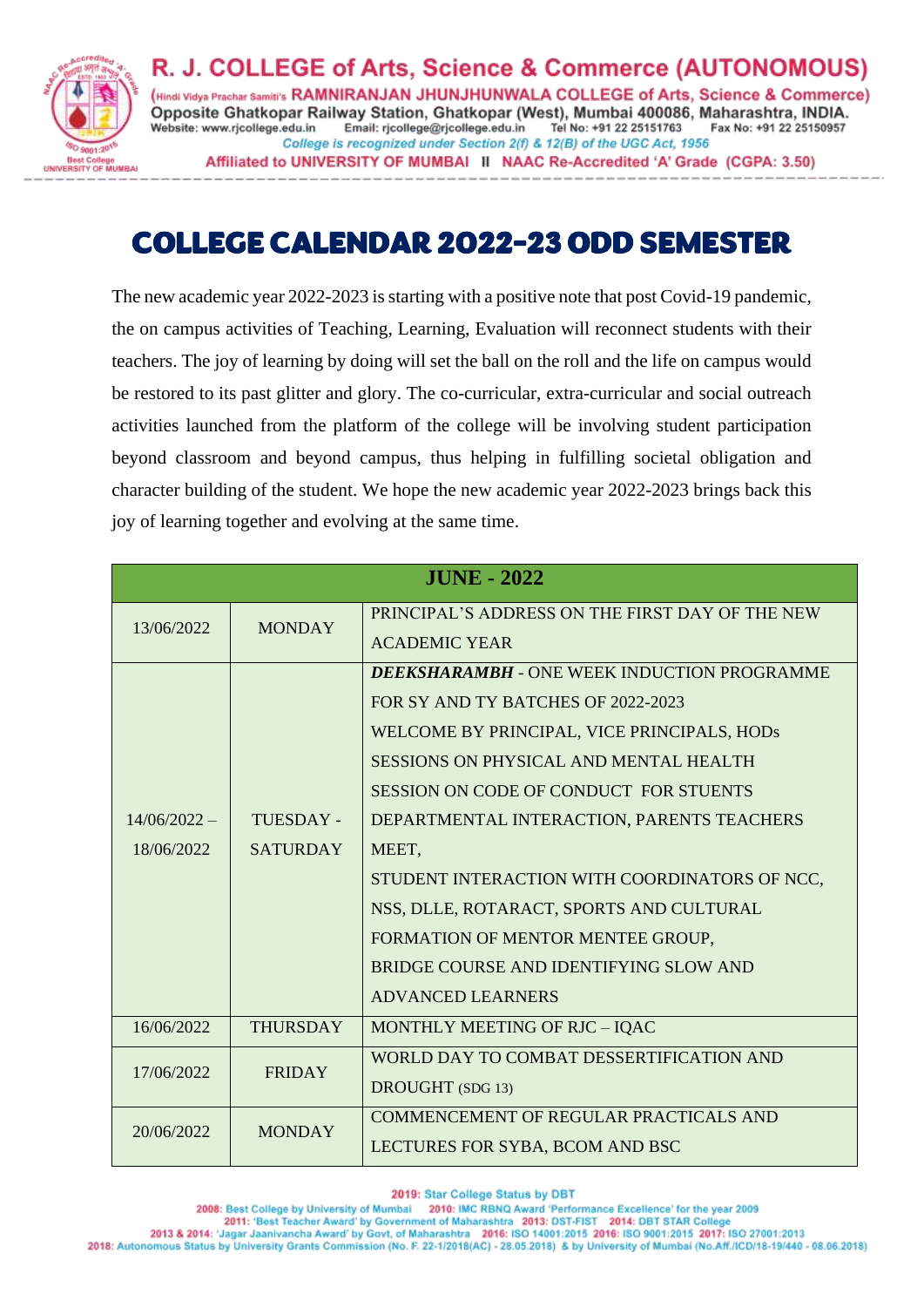

(Hindi Vidya Prachar Samiti's RAMNIRANJAN JHUNJHUNWALA COLLEGE of Arts, Science & Commerce) Opposite Ghatkopar Railway Station, Ghatkopar (West), Mumbai 400086, Maharashtra, INDIA. Email: rjcollege@rjcollege.edu.in Tel No: +91 22 25151763 Website: www.rjcollege.edu.in Fax No: +91 22 25150957 College is recognized under Section 2(f) & 12(B) of the UGC Act, 1956

Affiliated to UNIVERSITY OF MUMBAI II NAAC Re-Accredited 'A' Grade (CGPA: 3.50)

|                |                  | PRINCIPAL'S INTERACTION WITH DEPARTMENTS AND       |
|----------------|------------------|----------------------------------------------------|
| $20/06/2022 -$ | MONDAY -         |                                                    |
| 25/06/2022     | <b>SATURDAY</b>  | COORDINATORS OF NCC, NSS, DLLE, ROTARACT, SPORTS   |
|                |                  | <b>AND CULTURAL</b>                                |
|                | <b>TUESDAY</b>   | 'HEALTH IS WEALTH' LECTURE SERIES - A TALK AND     |
|                |                  | DEMONSTRATION ON YOGA IN ASSOCIATION WITH          |
| 21/06/2022     |                  | 'KAIVALYADHAM' FOR STUDENTS, TEACHING AND NON-     |
|                |                  | TEACHING STAFF (SDG 13) CELEBRATING INTERNATIONAL  |
|                |                  | YOGA DAY                                           |
| 29/06/2022     | <b>WEDNESDAY</b> | NATIONAL STATISTICS DAY CELEBRATION                |
|                |                  | <b>JULY 2022</b>                                   |
|                |                  |                                                    |
|                |                  | NATIONAL DOCTOR'S DAY: FELICITATION OF             |
| 01/07/2022     | <b>FRIDAY</b>    | HINDUSABHA HOSPITAL COVID RESCUE TEAM OF           |
|                |                  | <b>FODCTORS</b>                                    |
| 04/07/2022     |                  | INAUGURATION OF DSE'S (DISCIPLINE SPECIFIC         |
|                | <b>MONDAY</b>    | ELECTIVES) ACROSS ALL FACULTIES ALL SUBJECTS       |
| 07/07/2022     | <b>THURDAY</b>   | MONTHLY MEETING OF RJC - IQAC                      |
|                | <b>SATURDAY</b>  | FORMAL INAUGURATION OF ACTIVITIES OF NCC, NSS,     |
| 09/07/2022     |                  | DLLE, ROTARACT, SPORTS AND CULTURAL                |
|                | <b>MONDAY</b>    | STUDENT CENTRIC ACTIVITY ON ACCOUNT OF 'WORLD      |
| 11/07/2022     |                  | POPULATION DAY'                                    |
| 13/07/2022     | <b>WEDNESDAY</b> | 'GURU PURNIMA DAY' CELEBRATION                     |
|                | <b>FRIDAY</b>    | INAUGURATION OF ACTIVITES OF RJC - IIC ON OCCASION |
| 15/07/2022     |                  | OF 'WORLD YOUTH SKILL DAY'                         |
|                | <b>TUESDAY</b>   | STUDENT ACTIVITY TO CELEBRATE 'BANK                |
| 19/07/2022     |                  | NATIONALISATION DAY'                               |
| 26/07/2022     | <b>TUESDAY</b>   | INTERNATIONAL DAY FOR THE CONSERVATION OF          |
|                |                  | MANGROVE ECOSYSTEM (SDG 15)- AWARENESS DRIVE FOR   |
|                |                  | <b>STUDENTS</b>                                    |
|                |                  | TO COMMEMORATE KARGIL VIJAY DIVAS                  |
|                |                  |                                                    |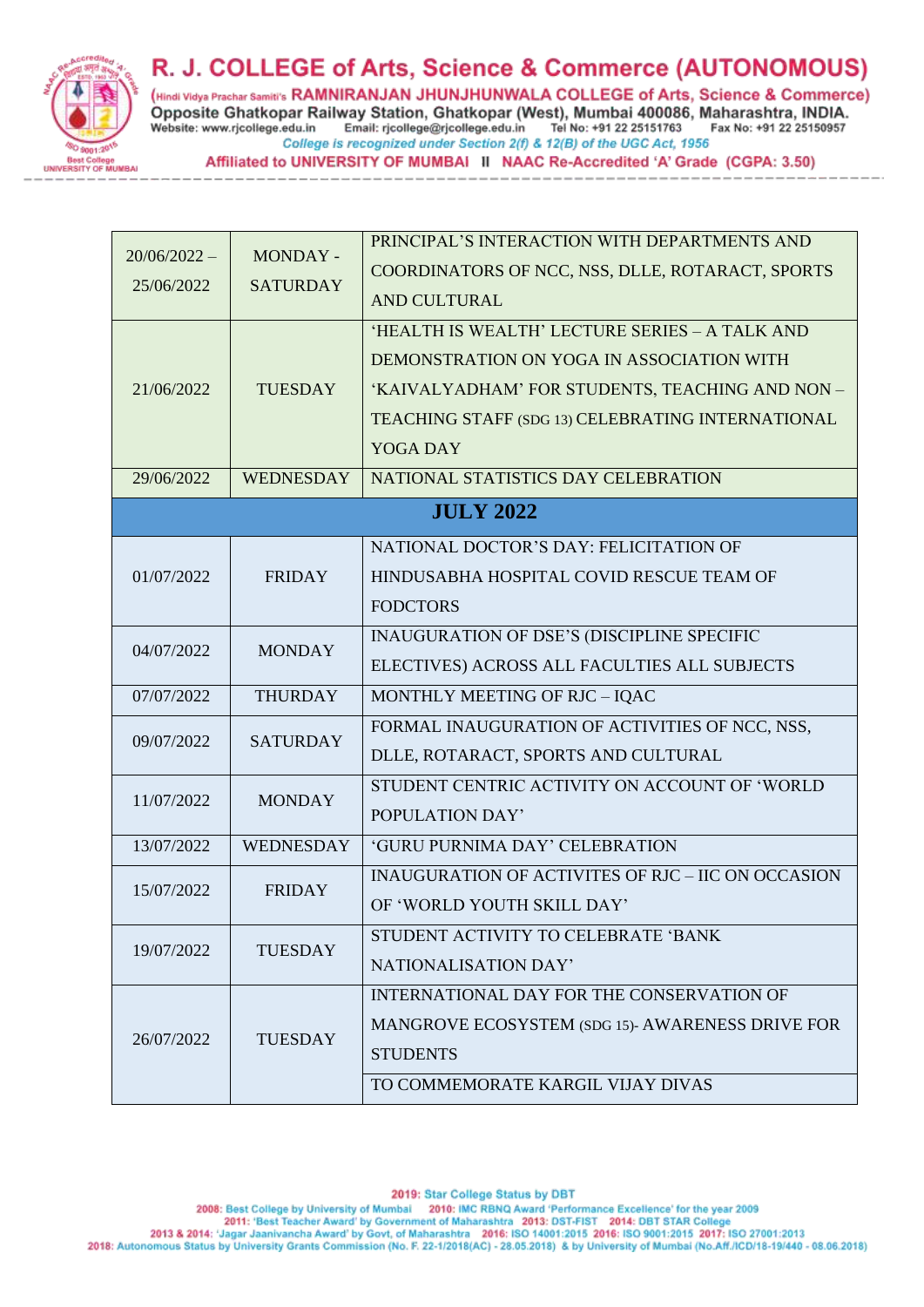

(Hindi Vidya Prachar Samiti's RAMNIRANJAN JHUNJHUNWALA COLLEGE of Arts, Science & Commerce) Opposite Ghatkopar Railway Station, Ghatkopar (West), Mumbai 400086, Maharashtra, INDIA. Email: rjcollege@rjcollege.edu.in Tel No: +91 22 25151763 Website: www.rjcollege.edu.in Fax No: +91 22 25150957 College is recognized under Section 2(f) & 12(B) of the UGC Act, 1956

Affiliated to UNIVERSITY OF MUMBAI II NAAC Re-Accredited 'A' Grade (CGPA: 3.50)

| $27/07/2022 -$     | WEDNESDAY       | 'HEALTH IS WEALTH' LECTURE SERIES - A TALK ON<br>PREVENTION FROM WATER BORNE DISEASES FOR<br>STUDENTS AND TEACHERS.<br>INTERNAL COMPONENT CLASS TEST 1 FOR SYBA, SYBSC<br>& SYBCOM AND TYBA, TYBSC & TYBCOM (AIDED AND |  |
|--------------------|-----------------|------------------------------------------------------------------------------------------------------------------------------------------------------------------------------------------------------------------------|--|
| 30/07/2022         | - SATURDAY      | <b>SELF FINANCE)</b>                                                                                                                                                                                                   |  |
| 30/07/2022         | <b>SATURDAY</b> | CELEBRATION OF 'MUNSHI PREMCHAND DIVAS'<br>(31/07/2022)                                                                                                                                                                |  |
| <b>AUGUST 2022</b> |                 |                                                                                                                                                                                                                        |  |
| 01/08/2022         | <b>MONDAY</b>   | A TRIBUTE TO LOKMANYA TILAK ON HIS 102ND DEATH<br><b>ANNIVERSARY</b>                                                                                                                                                   |  |
| 04/08/2022         | <b>THURSDAY</b> | MONTHLY MEETING OF RJC - IQAC                                                                                                                                                                                          |  |
| 06/08/2022         | <b>SATURDAY</b> | TO COMMEMORATE HIROSHIMA DAY (SDG 16)<br>CAPACITY BUILDING WORKSHOP FOR NON TEACHING<br><b>STAFF ON 'BASICS OF MADHUBANI ART'</b>                                                                                      |  |
| 09/08/2022         | <b>TUESDAY</b>  | <b>MUHARRAM HOLIDAY</b><br><b>INTERNATIONAL DAY OF THE WORLD'S INDIGENOUS</b><br><b>PEOPLE</b>                                                                                                                         |  |
| 11/08/2022         | <b>THURDAY</b>  | NATIONAL DAUGHTERS DAY CELEBRATION BY RJC -<br><b>WDC</b>                                                                                                                                                              |  |
| 12/08/2022         | <b>FRIDAY</b>   | STUDENT CENTRIC ACTIVITY ON INTERNATIONAL YOUTH<br><b>DAY</b>                                                                                                                                                          |  |
| 15/08/2022         | <b>MONDAY</b>   | CELEBRATION OF 76TH INDEPENDENCE DAY OF INDIA                                                                                                                                                                          |  |
| 16/08/2022         | <b>TUESDAY</b>  | PARSI NEW YEAR HOLIDAY                                                                                                                                                                                                 |  |
| 18/08/2022         | <b>THURSDAY</b> | FOUNDATION DAY CELEBRATION - INAUGURATION OF<br>YEAR LONG CELEBRATION OF DIAMOND JUBLIEE OF THE<br><b>COLLEGE</b>                                                                                                      |  |
| 20/08/2022         | <b>SATURDAY</b> | <b>NATIONAL SADBHAVANA DIVAS (SDG 4,5,10,16)</b><br>HEALTH IS WEALTH - SESSION ON EXCERCISES FOR<br>DAILY FITNESS FOR TEACHING STAFF                                                                                   |  |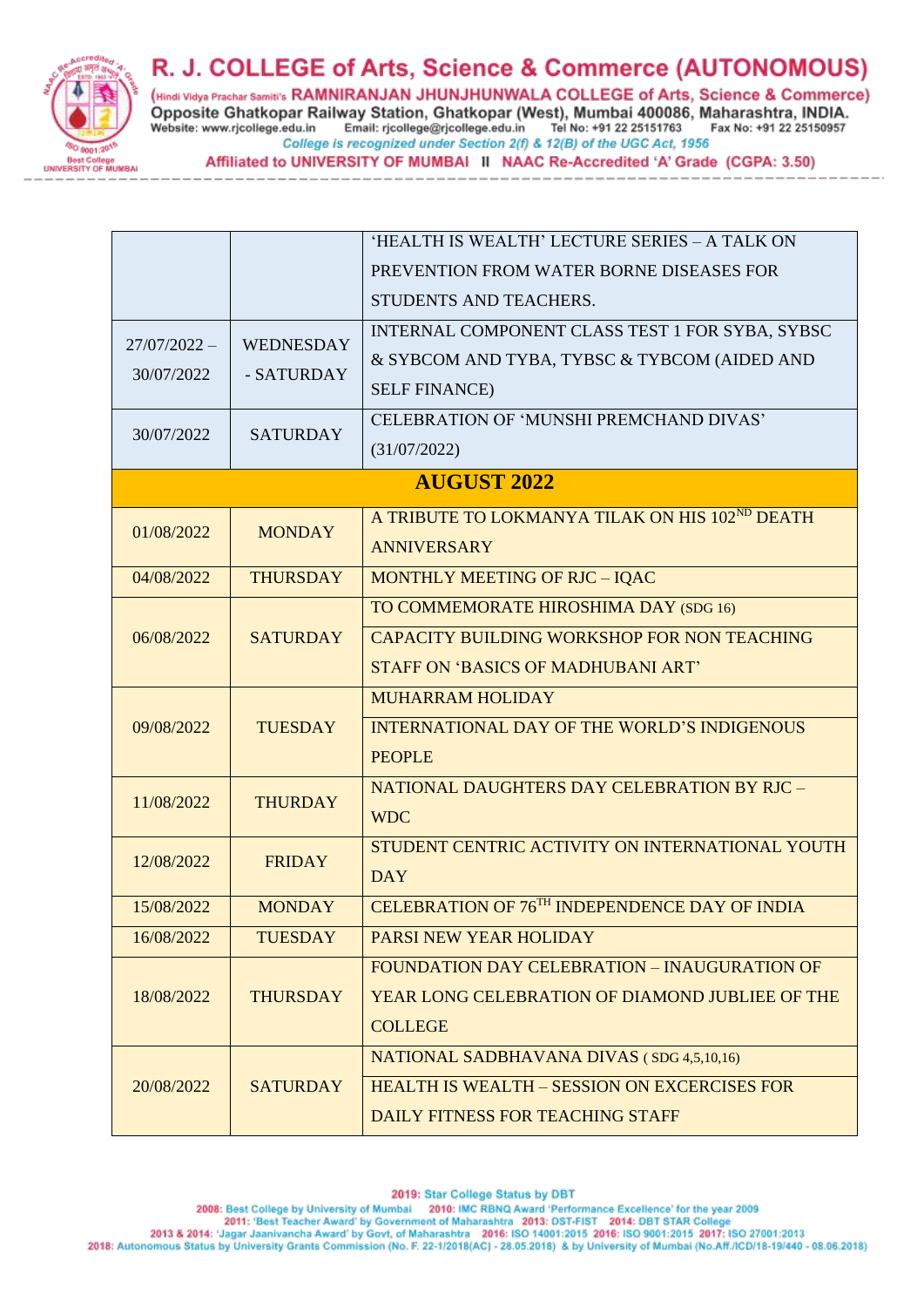

(Hindi Vidya Prachar Samiti's RAMNIRANJAN JHUNJHUNWALA COLLEGE of Arts, Science & Commerce) Opposite Ghatkopar Railway Station, Ghatkopar (West), Mumbai 400086, Maharashtra, INDIA. Tel No: +91 22 25151763 Website: www.rjcollege.edu.in Email: rjcollege@rjcollege.edu.in Fax No: +91 22 25150957 College is recognized under Section 2(f) & 12(B) of the UGC Act, 1956

Affiliated to UNIVERSITY OF MUMBAI II NAAC Re-Accredited 'A' Grade (CGPA: 3.50)

|                    |                  | WORLD ENTREPRENEUR'S DAY CELEBRATION BY RJC -      |  |
|--------------------|------------------|----------------------------------------------------|--|
| 21/08/2022         | <b>SUNDAY</b>    | $\text{HC}$ (SDG 9)                                |  |
|                    |                  | INTERNAL COMPONENT CLASS TEST 2 FOR SYBA, SYBSC    |  |
| $23/08/2022 -$     | <b>TUESDAY -</b> | & SYBCOM AND TYBA, TYBSC & TYBCOM AND CLASS        |  |
| 27/08/2022         | <b>SATURDAY</b>  | TEST 1 FOR FYBA, FYBSC & FYBCOM (AIDED AND SELF    |  |
|                    |                  | <b>FINANCE)</b>                                    |  |
| 24/08/2022         | <b>WEDNESDAY</b> | DR. D. V. AMONKAR INTERCOLLEGIATE ELOCUTION        |  |
|                    |                  | <b>COMPETITION FINALS.</b>                         |  |
| 29/08/2022         | <b>MONDAY</b>    | ANNUAL GYMKHANA DAY AS A PART OF NATIONAL          |  |
|                    |                  | <b>SPORTS DAY CELEBRATION</b>                      |  |
| 31/08/2022         | <b>WEDNESDAY</b> | <b>GANPATI FESTIVAL HOLIDAY</b>                    |  |
| $SEPTEMBER - 2022$ |                  |                                                    |  |
| $01/09/2022 -$     | THURSDAY -       | <b>GANPATI FESTIVAL HOLIDAYS</b>                   |  |
| 04/09/2022         | <b>SUNDAY</b>    |                                                    |  |
| $01/09/2022 -$     | THURSDAY -       | NATIONAL NUTRITION WEEK CELEBRATION (SDG 3)        |  |
| 07/09/2022         | WEDNESDAY        |                                                    |  |
| 05/09/2022         | <b>MONDAY</b>    | <b>TEACHER'S DAY CELEBRATION</b>                   |  |
| 08/09/2022         | <b>THURSDAY</b>  | MONTHLY MEETING OF RJC - IQAC                      |  |
|                    |                  | CELEBRATION OF INTERNATIONAL LITERACY DAY (SDG4)   |  |
| 14/09/2022         | <b>WEDNESDAY</b> | <b>HINDI DIVAS</b>                                 |  |
| 17/09/2022         | <b>SATURDAY</b>  | <b>ACADEMIC AND ADMINISTRATIVE AUDIT 2021-2022</b> |  |
|                    |                  | SEMESTER END EXAMINATION FOR SYBA, SYBCOM &        |  |
| $19/09/2022 -$     | MONDAY -         | SYBSC AND TYBA, TYBCOM & TYBSC AND                 |  |
| 10/10/2022         | <b>MONDAY</b>    | CLASS TEST 2 AND SEMESTER END EXAMINATION FOR      |  |
|                    |                  | <b>FYBA, FYBCOM &amp; FYBSC</b>                    |  |
| 21/09/2022         | WEDNESDAY        | INTERNATIONAL PEACE DAY CELEBRATION (SDG 16)       |  |
|                    |                  | IX <sup>TH</sup> ACADEMIC COUNCIL MEETING          |  |
| 24/09/2022         | <b>SATURDAY</b>  | 'HEALTH IS WEALTH' - SESSION ON STRESS FREE        |  |
|                    |                  | LIFESTYLE FOR NON TEACHING STAFF                   |  |
| 27/09/2022         | <b>TUESDAY</b>   | WORLD TOURISM DAY                                  |  |

2019: Star College Status by DBT